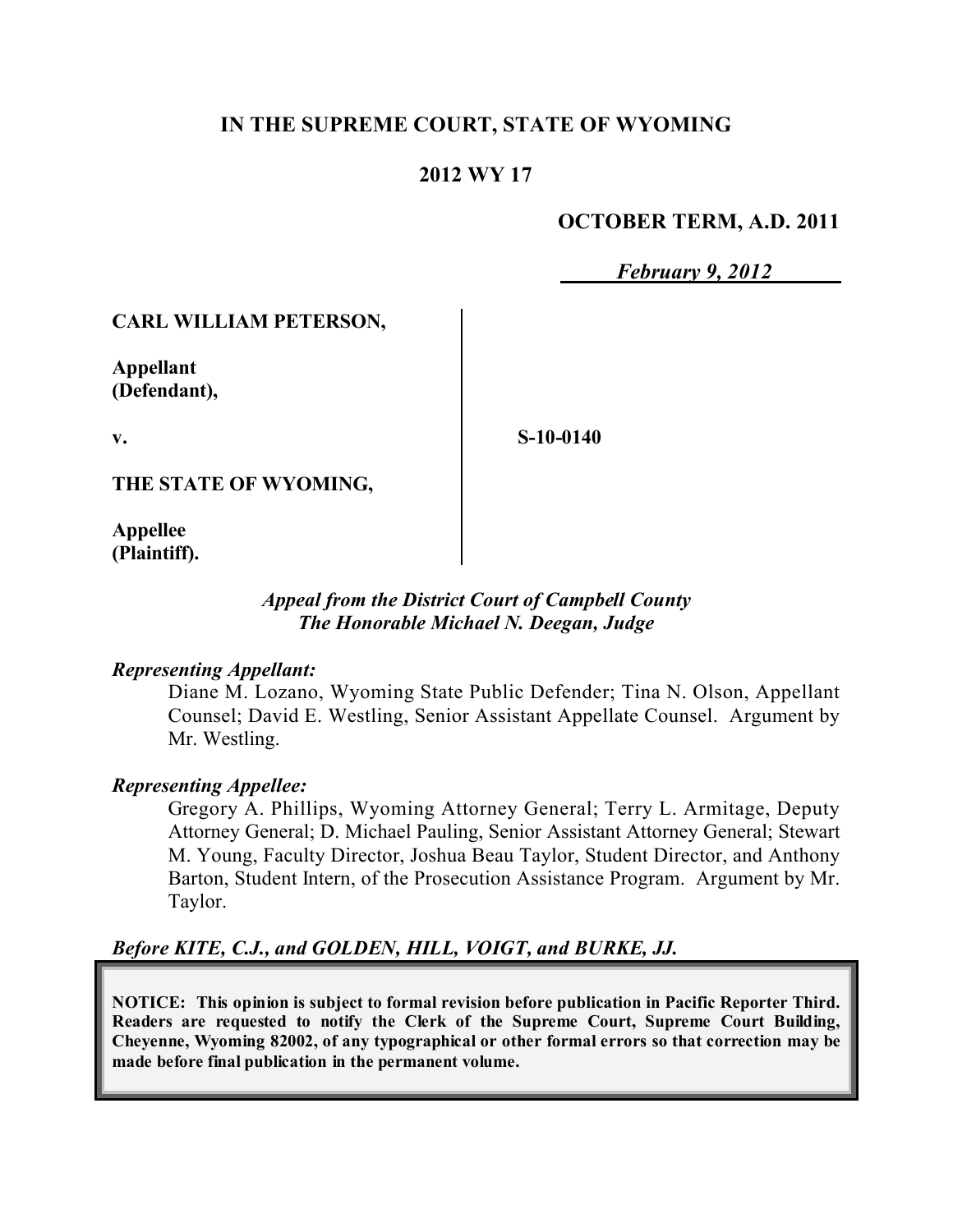**GOLDEN**, Justice.

[¶1 Appellant Carl William Peterson appeals his convictions for second degree sexual abuse of a minor and soliciting a minor to engage in sexual relations, raising multiple allegations of ineffective assistance of trial counsel. We will affirm.

### **ISSUE**

[¶2] Peterson presents the following issue for our review:

Did the cumulative effect of trial counsel's general lack of preparation, failure to investigate, failure to propose jury instructions and general incompetence amount to ineffective assistance of counsel?

## **FACTS**

[¶3] The victim, born in 2002, resided with Peterson and his girlfriend, SP, in 2007. While living there, the victim and Peterson frequently played a "naked game" in which the two touched each other's private parts with their hands or a "purple thing." 1 According to the victim, SP occasionally participated in the game and, at Peterson's direction, the victim would also touch her private parts<sup>2</sup> with either his hands or the purple thing.

[¶4] In September 2007, the victim was at his grandparents' house in Rapid City, South Dakota, with his two-year-old cousin. As the grandmother prepared the two for a bath, she was interrupted by a telephone call. When she entered the bathroom, she observed the victim on his knees with his mouth on his cousin's penis. She asked the victim about his actions, and he responded that he had not hurt his cousin or done all the things that Peterson had done to him. The grandmother subsequently contacted Lisa Porisch, a licensed professional mental health counselor in Rapid City.

[¶5] During his therapy sessions with Porisch, the victim reported, among other things, that Peterson had made him lick his "peepee," Peterson had touched his "peepee," he had played and slept naked with Peterson, and that he was scared a lot of the time. Porisch reported the victim's allegations to the Department of Social Services in South Dakota, which in turn reported the alleged sexual abuse to the Wyoming Department of Family Services. Thereafter, Lara Hawkins of the Child Advocacy Center of the Black Hills in

 <sup>1</sup> The victim described their "private parts" as the "weinus" and "butt" and the "purple thing" as an object six to eight inches in length that tickled.

<sup>2</sup> The victim described SP's private parts as her "cagina" and "boobs."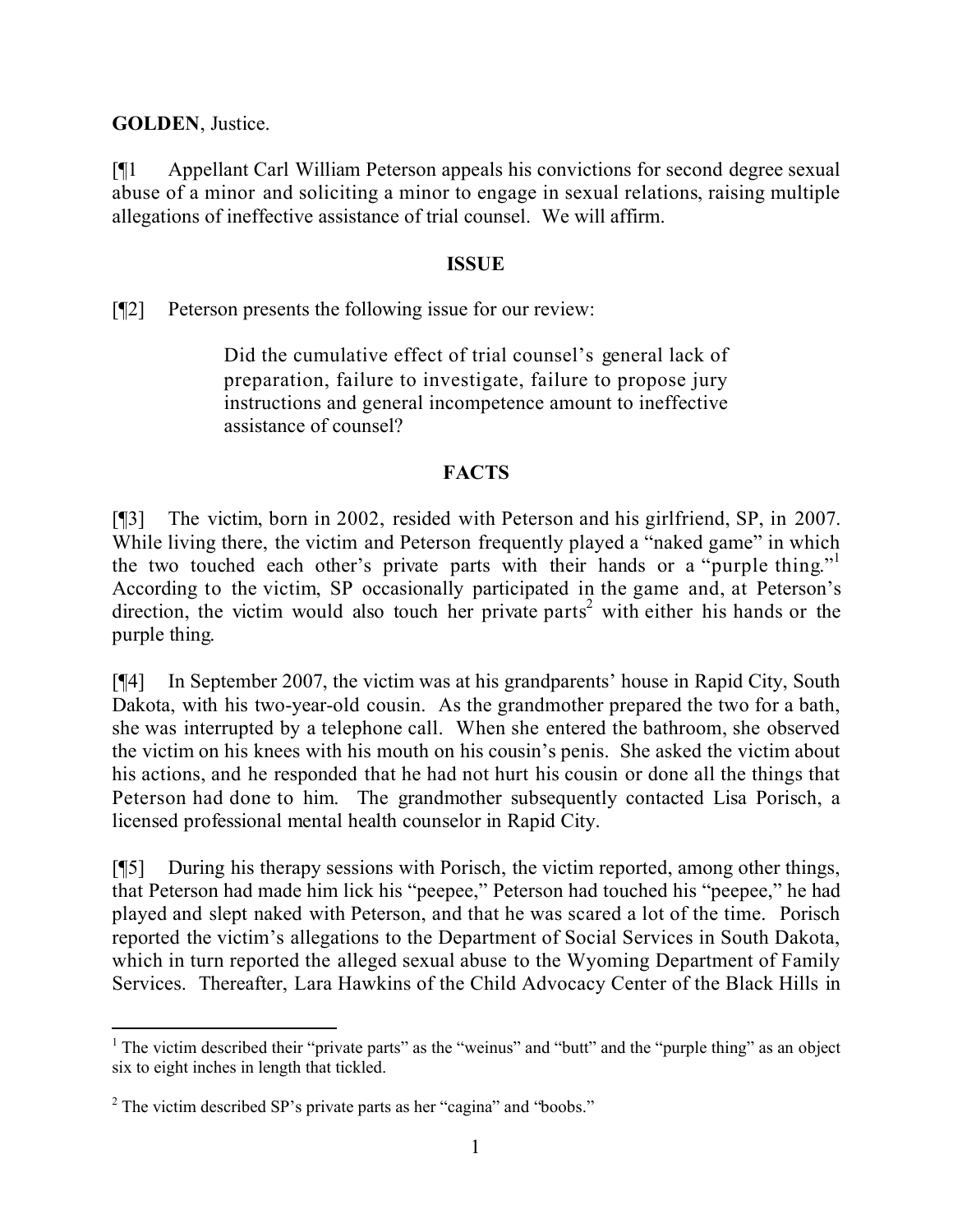Rapid City conducted a standard and follow-up forensic interview of the victim, during which he described in detail his sexual activities with Peterson, and forwarded her report summarizing those interviews to Child Protection Services in Rapid City and to the Campbell County Sheriff's Department in Wyoming. Eventually, the victim was placed in a children's residential home in South Dakota because he was performing or attempting to perform overtly sexual acts with other children and was highly sexualized.

[¶6] On December 6, 2007, Investigator Gary Sams of the Campbell County Sheriff's Department interviewed Peterson's girlfriend, SP, regarding the victim's allegations. SP described two specific incidents to Investigator Sams. The first took place between July 1 and 16, 2007, when she witnessed Peterson and the victim in the living room of their residence masturbating each other. The second one occurred between July 16 and August 1, 2007, when she, the victim, and Peterson were naked in bed together. According to SP, Peterson directed the victim to, and the victim did, use a sexual toy on her. SP reported this occurred after the three had finished watching a pornographic movie.

[¶7] A week later, on December 12, 2007, the State filed a four-count Felony Information charging Peterson with second degree sexual abuse of a minor under Wyo. Stat. Ann. § 6-2-315(a)(iii) (LexisNexis 2011)<sup>3</sup> (Count I), two counts of first degree sexual abuse of a minor under Wyo. Stat. Ann. § 6-2-314(a)(ii) (LexisNexis 2011)<sup>4</sup> (Counts II and III), and soliciting a minor to engage in sexual relations under Wyo. Stat. Ann. § 6-2-318 (LexisNexis 2011)<sup>5</sup> (Count IV). After several continuances, Peterson's

(a) Except under circumstance[s] constituting sexual abuse of a minor in the first degree as defined by W.S. 6-2-314, an actor commits the crime of sexual abuse of a minor in the second degree if:

\* \* \* \*

(iii) Being eighteen (18) years of age or older, the actor engages in sexual contact with a victim who is less than eighteen (18) years of age . . .[.]

 $4 \text{ } 6$ -2-314(a)(ii) states in part:

(a) An actor commits the crime of sexual abuse of a minor in the first degree if:

> \* \* \* \* (ii) Being eighteen (18) years of age or older, the actor inflicts sexual intrusion on a victim who is less than eighteen (18) years of age . . .[.]

 $5 \S 6$ -2-318 makes it a crime for any person who has reached the age of majority to solicit, procure or knowingly encourage anyone "less than the age of fourteen (14) years, or a person purported to be less than the age of fourteen (14) years, to engage in sexual intrusion as defined in W.S. 6-2-301[.]"

  $3 \S 6$ -2-315(a)(iii) provides in part: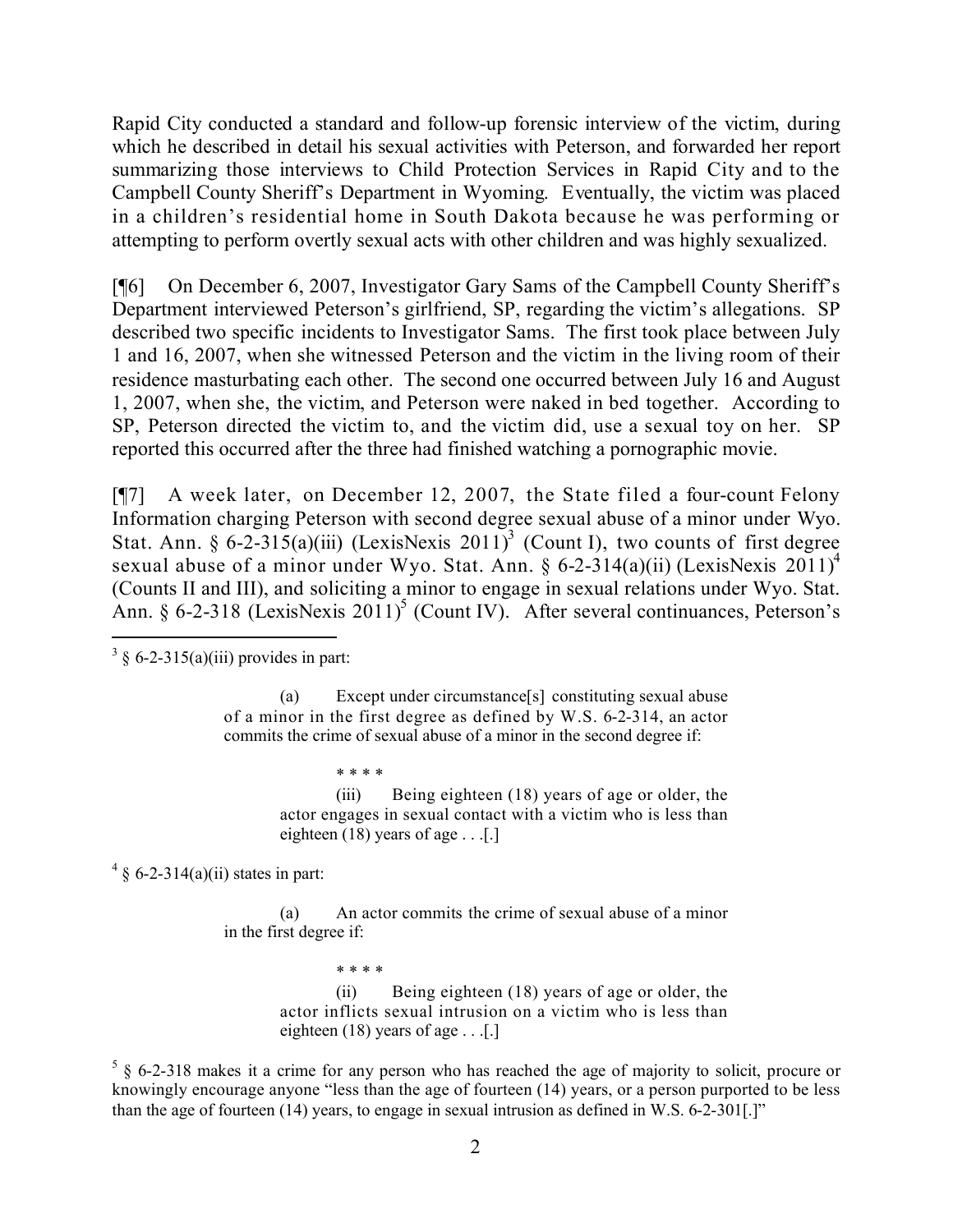jury trial began on September 21, 2009. The jury found Peterson guilty on Counts I and IV but acquitted him on Counts II and III. The district court sentenced Peterson to eighteen to twenty years on the sexual abuse count and to a consecutive term of four to five years on the soliciting count. Peterson then initiated this appeal.

[¶8] Contemporaneously with the filing of his appellate brief in this Court, Peterson filed a motion seeking a partial remand to the district court to develop evidence concerning the effectiveness of his trial counsel. We granted the remand motion and directed the district court to consider the following four issues: (1) whether trial counsel failed to conduct a proper investigation and failed to interview witness SP prior to trial; (2) whether trial counsel was ineffective with regard to the competency/taint hearing involving the minor victim and with regard to a *Daubert* hearing; 6 (3) whether trial counsel was ineffective because he did not dedicate his full attention to the trial; and (4) whether trial counsel was ineffective with regard to his cross-examination of the victim. The district court held an evidentiary hearing and determined that trial counsel was not ineffective in his representation of Peterson. The case then returned to this Court for briefing and argument. Additional facts will be set forth as necessary in our discussion of Peterson's ineffectiveness claims.

#### **DISCUSSION**

[¶9] Peterson maintains that trial counsel's assistance during the criminal proceedings was constitutionally deficient. Peterson's ineffectiveness argument primarily focuses on the complaints that were the subject of the remand hearing and ultimately rejected by the district court.<sup>7</sup> In addition, he faults counsel for not conducting an adequate voir dire, for not offering any theory of defense instructions, and for giving what he deems a "lackluster" opening statement.

[¶10] For Peterson to prevail on an ineffectiveness claim, Peterson must first establish that trial counsel's performance was deficient. This requires a showing that counsel failed to render such assistance as would have been offered by a reasonably competent attorney. *Dettloff v. State*, 2007 WY 29, ¶ 18, 152 P.3d 376, 382 (Wyo. 2007); *Hirsch v. State*, 2006 WY 66, ¶ 15, 135 P.3d 586, 593 (Wyo. 2006)). Peterson then must demonstrate that counsel's deficient performance prejudiced his defense. Under the

<sup>6</sup> In *Bunting v. Jamieson*, 984 P.2d 467, 471 (Wyo. 1999), this Court adopted the two-pronged test of *Daubert v. Merrell Dow Pharmaceuticals, Inc.*, 509 U.S. 579, 113 S.Ct. 2786, 125 L.Ed.2d 469 (1993), for determining the admissibility of expert testimony. The first prong requires the trial court to determine whether the expert's methodology is reliable. If the trial court concludes that it is reliable, then the court must determine whether the expert's proposed testimony is relevant. *Bunting*, 984 P.2d at 471-72.

 $<sup>7</sup>$  Although the subjects were addressed at the remand hearing, Peterson has not presented any argument to</sup> this Court regarding trial counsel's representation at the *Daubert* hearing or counsel's alleged inattentiveness at trial. We therefore will not address these matters in this appeal.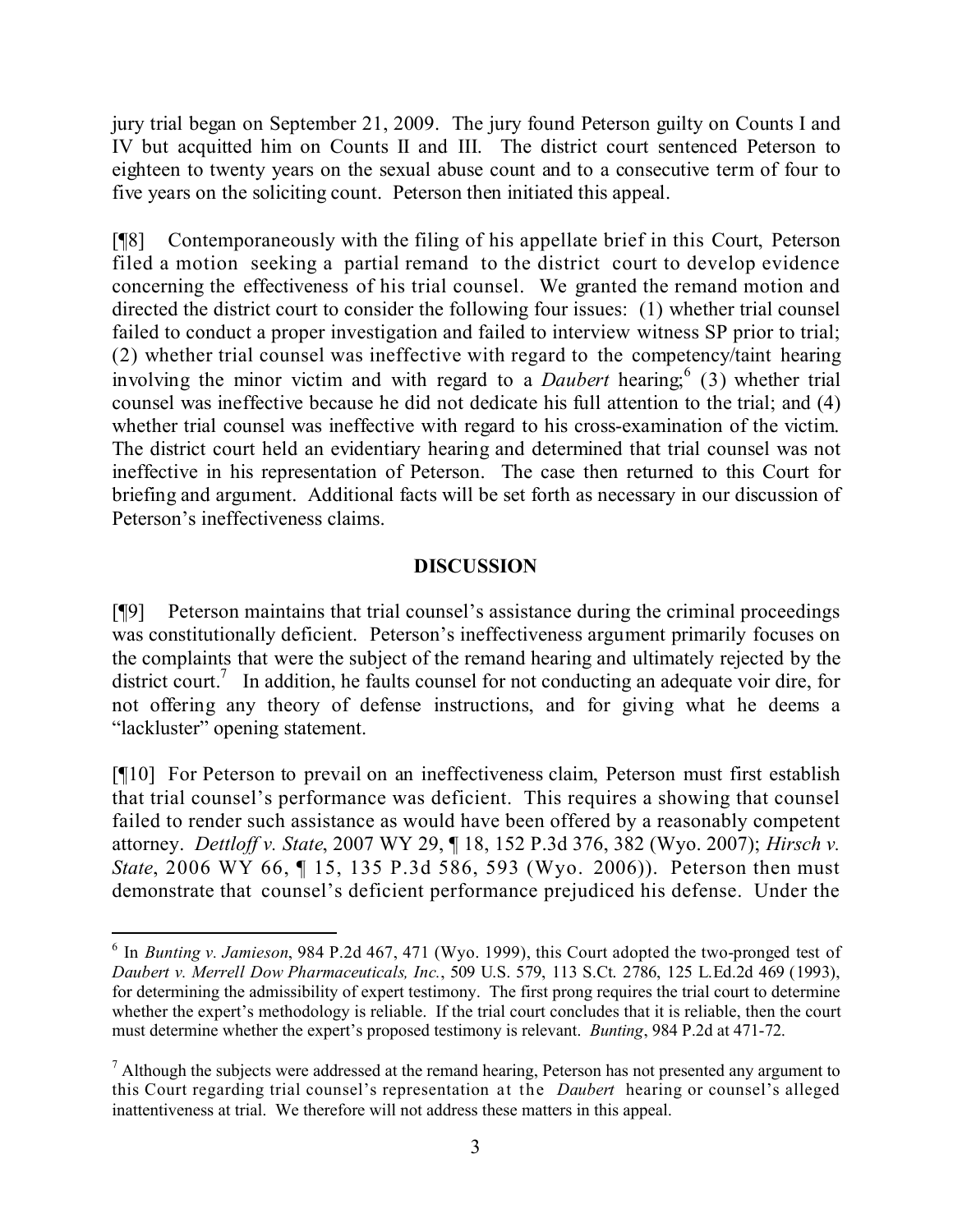prejudice prong, Peterson must demonstrate a reasonable probability exists that, but for counsel's deficient performance, the outcome of his trial would have been different. *Dettloff*, ¶¶ 18-19, 152 P.3d at 382. The failure to make the required showing of either deficient performance or sufficient prejudice will defeat an ineffectiveness claim. *Id*., ¶ 19, 152 P.3d at 382. In order to satisfy his burden of proving counsel rendered constitutionally ineffective assistance, Peterson must provide more than mere speculation or equivocal inferences. *Duke v. State*, 2004 WY 120, ¶ 36, 99 P.3d 928, 943 (Wyo. 2004).

[¶11] When reviewing ineffectiveness claims, we examine counsel's conduct in light of all the circumstances in determining whether the identified acts or omissions were outside the ambit of professionally competent assistance. *Dickeson v. State*, 843 P.2d 606, 609 (Wyo. 1992). We do not evaluate the efforts of counsel from a perspective of hindsight but endeavor to reconstruct the circumstances surrounding the challenged conduct and evaluate the professional efforts from the perspective of counsel at the time. In this regard, we invoke a strong presumption that counsel rendered adequate and reasonable assistance making all decisions within the bounds of reasonable professional judgment. *Id.* "The benchmark for judging any claim of ineffectiveness must be whether counsel's conduct so undermined the proper functioning of the adversarial process that the trial cannot be relied on as having produced a just result." *Jackson v. State*, 902 P.2d 1292, 1295 (Wyo. 1995) (quoting *Strickland v. Washington*, 466 U.S. 668, 686, 104 S.Ct. 2052, 2064, 80 L.Ed.2d 674 (1984)).

[¶12] Claims of ineffective assistance of counsel entail mixed questions of law and fact. *Sanchez v. State*, 2011 WY 77, ¶ 40, 253 P.3d 136, 147 (Wyo. 2011); *Robinson v. State*, 2003 WY 32, ¶ 14, 64 P.3d 743, 747 (Wyo. 2003). On review of a district court's remand decision, we defer to the district court's findings of fact unless they are clearly erroneous. However, we conduct a de novo review of the district court's legal conclusions. *Strandlien v. State*, 2007 WY 66, ¶ 20, 156 P.3d 986, 992 (Wyo. 2007); *Robinson*, ¶ 16, 64 P.3d at 748.

#### *Failure to Investigate and Interview Witness SP*

[¶13] Peterson alleges that trial counsel failed to adequately investigate and interview SP, whom he claims was a key witness for the State, prior to trial. As previously noted, SP stated during an interview with law enforcement that she had witnessed one incident of sexual contact between Peterson and the victim and participated in one incident where Peterson directed the victim to initiate sexual contact with her. She subsequently recanted her statements, claiming they were coerced. However, based on those statements, SP was twice tried on charges similar to Peterson's. The first trial resulted in a mistrial and the second resulted in an acquittal. At each trial, she denied the truth of the incriminating statements she made during her police interview.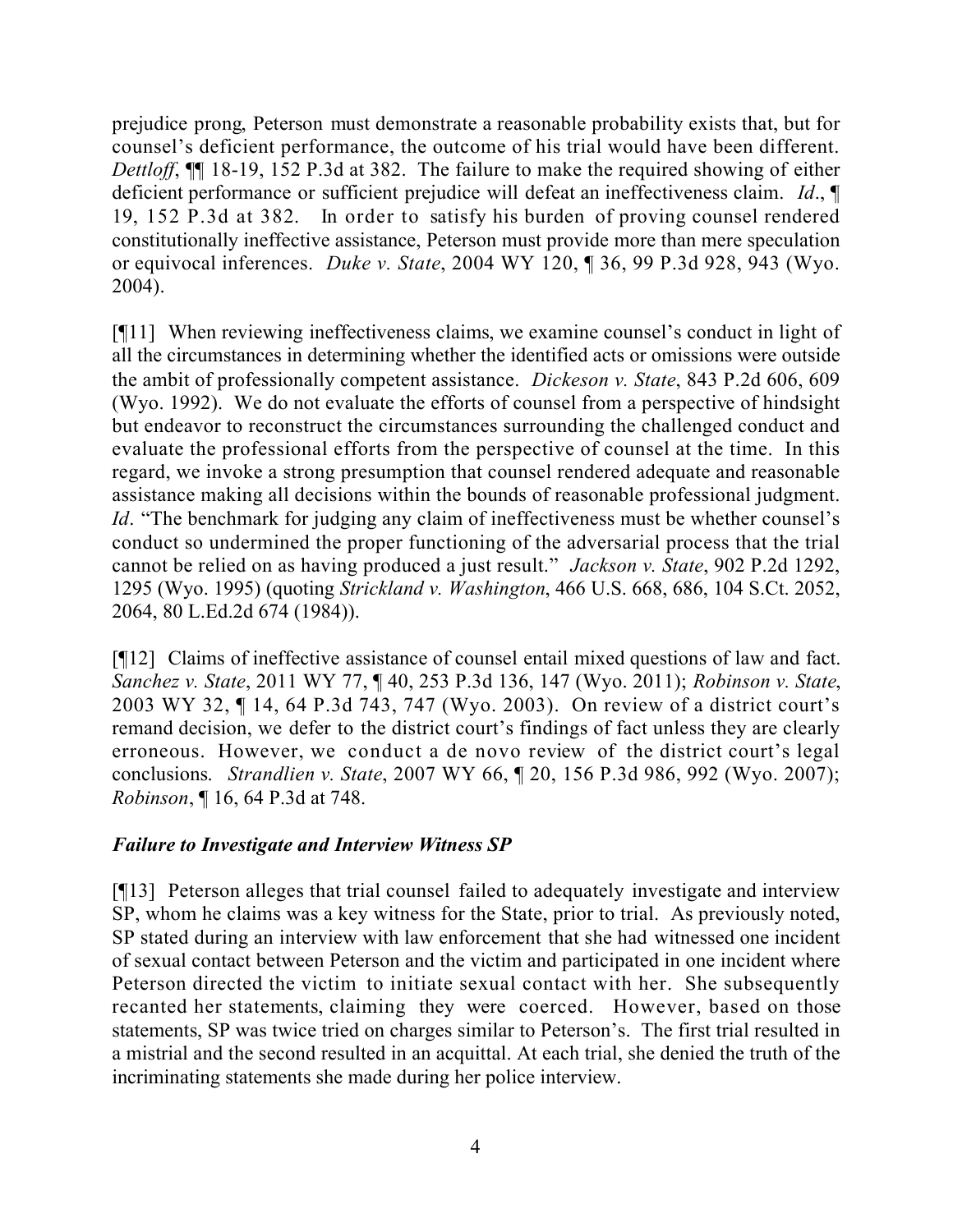[¶14] Peterson's trial counsel attended one of those trials to listen to SP's testimony and also obtained a transcript from one of the trials. Before the first trial, counsel also attended a motion hearing, during which SP "laid it out chapter and verse" what had occurred between Peterson and the victim, and basically "what she was accused of and how she responded to it, and why she responded that way." At the remand hearing, trial counsel testified that was exactly the kind of information he would have tried to gather from SP in an interview. Although counsel knew the likely content of SP's testimony, he still personally interviewed her twice prior to her testifying at Peterson's trial, the first interview lasting twenty to thirty minutes and second one lasting for about an hour. Counsel stated he also spoke with SP briefly after the motion hearing he attended.

[¶15] Despite counsel's efforts, Peterson now complains that they were insufficient, citing *King v. State*, 810 P.2d 119 (Wyo. 1991), and *Gist v. State*, 737 P.2d 336 (Wyo. 1987), for the proposition that a strategic justification for an attorney's omission cannot be extended to the failure to adequately investigate. In *King*, the defense attorney failed to interview or call two witnesses who were allegedly at the scene of the alleged crime and would have supported King's claim that the crime never occurred. *King*, 810 P.2d at 120-23. In *Gist*, defense counsel did not interview Gist's brother – owing to a suspected conflict of interest – even though Gist had maintained it was his brother who had actually committed the charged crime, a crime to which Gist's brother later confessed. *Gist*, 737 P.2d at 339-40.

[¶16] *King* and *Gist* are distinguishable from the instant case. Those cases revolve around the failure of defense counsel to interview and call a witness who allegedly possessed information that would bolster the defendant's position. In this case, Peterson's attorney did in fact investigate and interview SP. Furthermore, unlike the potentially critical defense witnesses in *King* and *Gist*, SP was called by the State because she initially asserted she was an eyewitness to Peterson's crimes. On the stand, under examination by both the State and Peterson's counsel, SP testified as she did at her trials and the motion hearing observed by trial counsel. That is, she asserted that the inculpatory statements she made to law enforcement were lies prompted by an investigator's coercive suggestion that her cooperation would allow her to retain custody over her children.

[¶17] The law is well-settled that "[c]ounsel has a duty to make reasonable investigations or to make a reasonable decision that makes particular investigations unnecessary." *Duke*, ¶ 55, 99 P.3d at 947; *Asch v. State*, 2003 WY 18, ¶ 40, 62 P.3d 945, 958 (Wyo. 2003); *see also Strickland*, 466 U.S. at 690-91, 104 S.Ct. at 2066. In assessing counsel's performance, we consider all of the circumstances existing at the time counsel made the investigative decision and will afford a heavy measure of deference to counsel's judgment. *Duke*, ¶ 55, 99 P.3d at 947; *Asch*, ¶ 41, 62 P.3d at 958-59. After careful review, we conclude that trial counsel made a reasonable investigative decision in this case.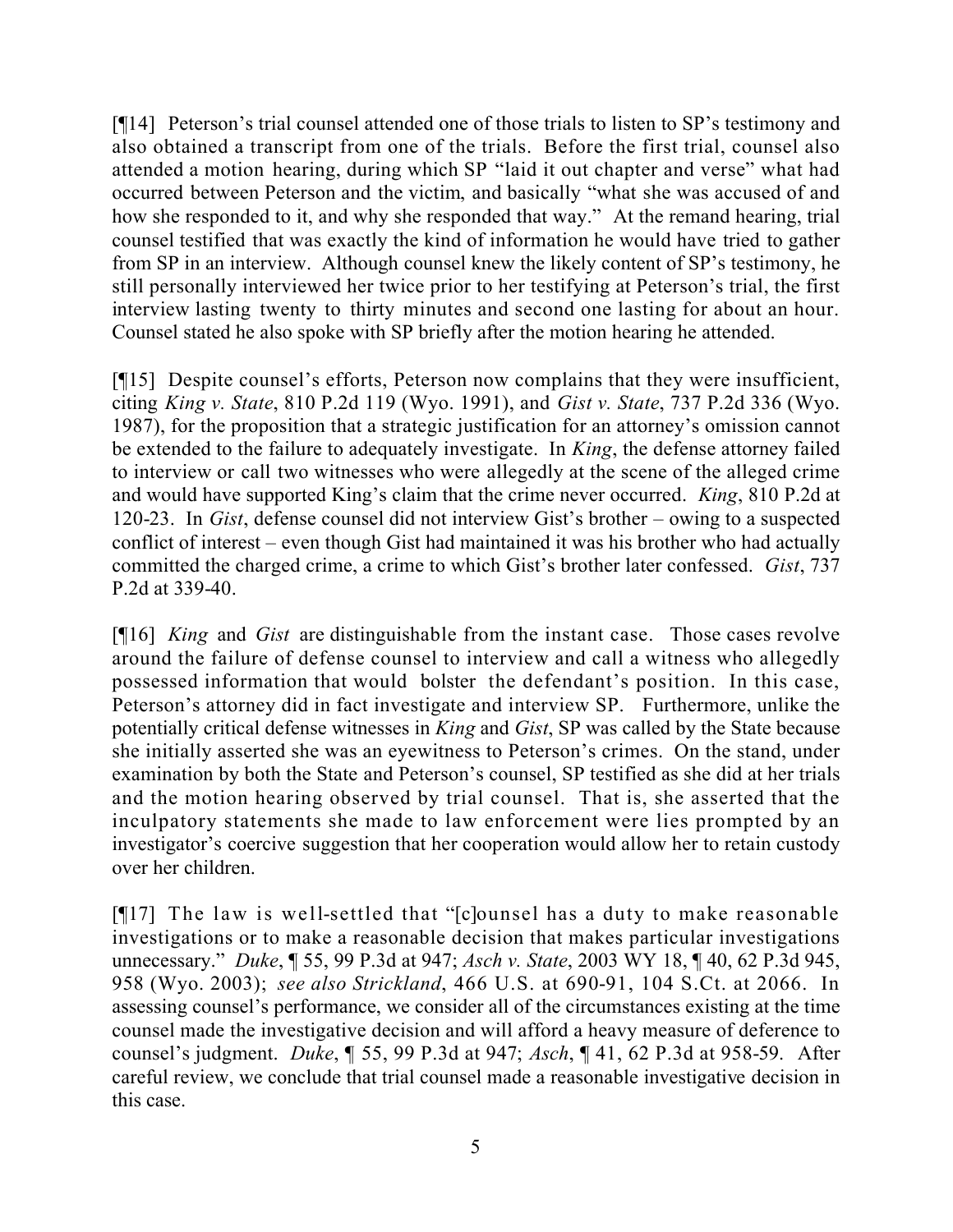[¶18] As already noted, and as the district court found, trial counsel knew what SP had told the police during their investigation and knew what she had testified to during her two trials by virtue of his attendance at one of those trials and the motion hearing and his review of the transcript of her testimony from at least one of the trials. In addition, counsel had been in contact with SP's attorney and obtained some notes from him regarding SP and had contacted an investigator for SP's attorney, who shared information concerning at least one interview he conducted with SP. Counsel also spoke with Peterson regarding SP and the testimony she could offer at trial. Furthermore, counsel twice interviewed SP before she testified. In light of these circumstances, counsel's decision not to further interview SP was certainly reasonable.

[¶19] In sum, Peterson has failed to demonstrate that counsel's investigation and evaluation of SP's likely testimony was flawed and outside the realm of professionally competent assistance. Accordingly, his ineffectiveness claim cannot be sustained.

## *Competency Hearing*

[¶20] Prior to trial, the district court held a hearing to determine the victim's competency to testify at trial. Before that hearing, trial counsel conferred with his expert witness, Dr. Terrance Campbell, and submitted questions for the district court to ask the victim at the hearing, including questions of possible fabrication. During the hearing, the district court disallowed any inquiry regarding the facts and circumstances supporting the criminal charges and did not permit counsel to examine the child. Trial counsel did not advance any evidence that the child's memory of the events was tainted and, instead, reserved the right to advance such evidence at trial. At the conclusion of the hearing, the district court found the victim competent to testify.

[¶21] Peterson maintains counsel was ineffective at the competency hearing because he did not inquire whether the victim's recollection of the alleged criminal activity had been tainted. We have not previously addressed this precise issue. However, persuasive case law from other jurisdictions belies his contention. For example, in addressing the question of an allegedly tainted child witness in a competency hearing, courts have held that evidence of suggestive questioning or coercive pretrial interviews goes to the credibility or reliability of a witness rather than to the admissibility of testimony, and that such is a matter more properly addressed to the jury during cross-examination or by introducing contradictory evidence or expert testimony. *See State v. Smith*, 696 S.E.2d 8, 14-15 (W.Va. 2010); *State v. Bumgarner*, 184 P.3d 1143, 1151-52 (Or. App. 2008).

[¶22] Trial counsel implemented such safeguards during his cross-examination of the victim, the victim's grandmother, and Lisa Porisch, and through his direct examination of the defense expert witness, Dr. Campbell. Counsel chose to make the victim's credibility an issue at trial, so that the child's inconsistent statements could be brought out in front of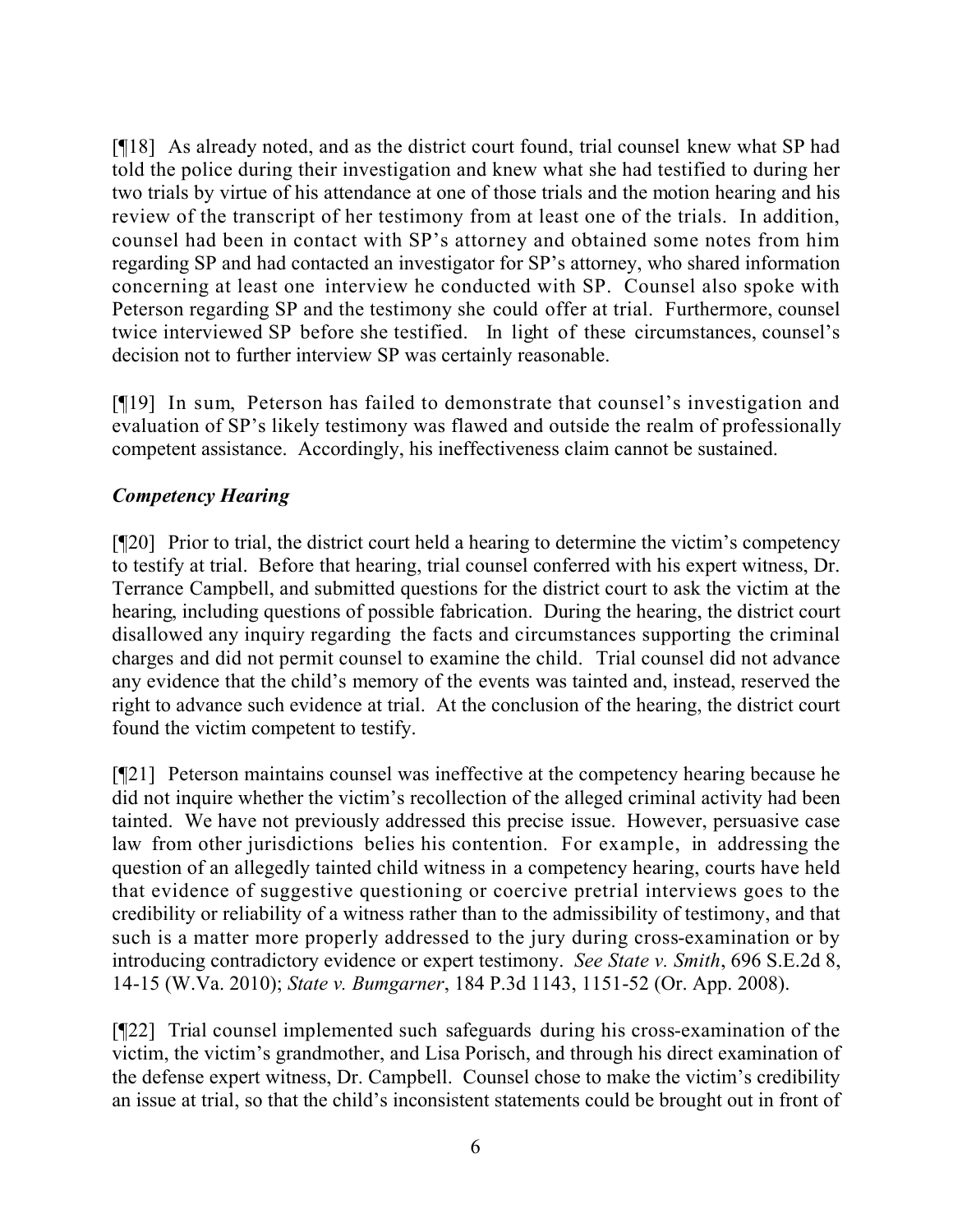the jury and examined through the lens of the defense expert witness. Moreover, counsel successfully advanced at trial evidence of taint and the implication that the victim's account of the alleged offenses was the product of such taint. As the district court found, the defense strategy was to demonstrate to the jury that the victim was not a credible witness.

[¶23] Peterson's appellate challenge to trial counsel's strategy consists almost entirely of a groundless *ad hominem* attack. He otherwise abdicates his responsibility to show the issue of taint must be addressed at a competency hearing, or to show that counsel's decision to address that issue at trial was both incompetent and prejudicial. He makes no showing that presenting his slight evidence of taint at the competency hearing would have prevented the child from testifying, or that presenting the evidence only at trial lessened his chances of acquittal. His failure to make the required showing of deficient performance and resulting prejudice defeats his ineffectiveness claim. *Dettloff*, ¶ 19, 152 P.3d at 382.

# *Cross-examination of the Minor Victim*

[¶24] Peterson next contends trial counsel was ineffective because he failed to crossexamine the victim on any issue of substance. In support of his position, Peterson quotes at length an American Jurisprudence section that addresses an approach for crossexamining child witnesses. Peterson, however, offers no authority holding that the cited approach must be followed or that the failure to follow it constitutes *per se* ineffectiveness. At best, that approach to cross-examining children is only a suggestion which may be adopted in the interest of trial strategy.

[¶25] At the remand hearing, counsel testified he chose not to aggressively crossexamine the minor victim, so as to minimize the jury's antipathy towards Peterson and its sympathy for the victim. His trial strategy was simply to elicit inconsistent statements from the victim and then to address the significance of those inconsistencies through his examination of his expert witness, Dr. Campbell. Peterson provides no convincing argument that counsel's trial strategy was in any way constitutionally deficient. Moreover, Peterson does not provide any insight, within the context of the facts of this case, how the outcome of his trial might have been different had counsel cross-examined the victim in a different manner. In short, Peterson has not shown counsel was ineffective in this respect.

## *Voir Dire*

[¶26] Peterson claims trial counsel did not adequately question jurors during the voir dire process. The purpose of voir dire "is to seek to establish grounds for challenge for cause; assess any individual bias as to each member of the panel; and to arrive at a determination of the potential jurors' ability to decide a case fairly." *Vit v. State*, 909